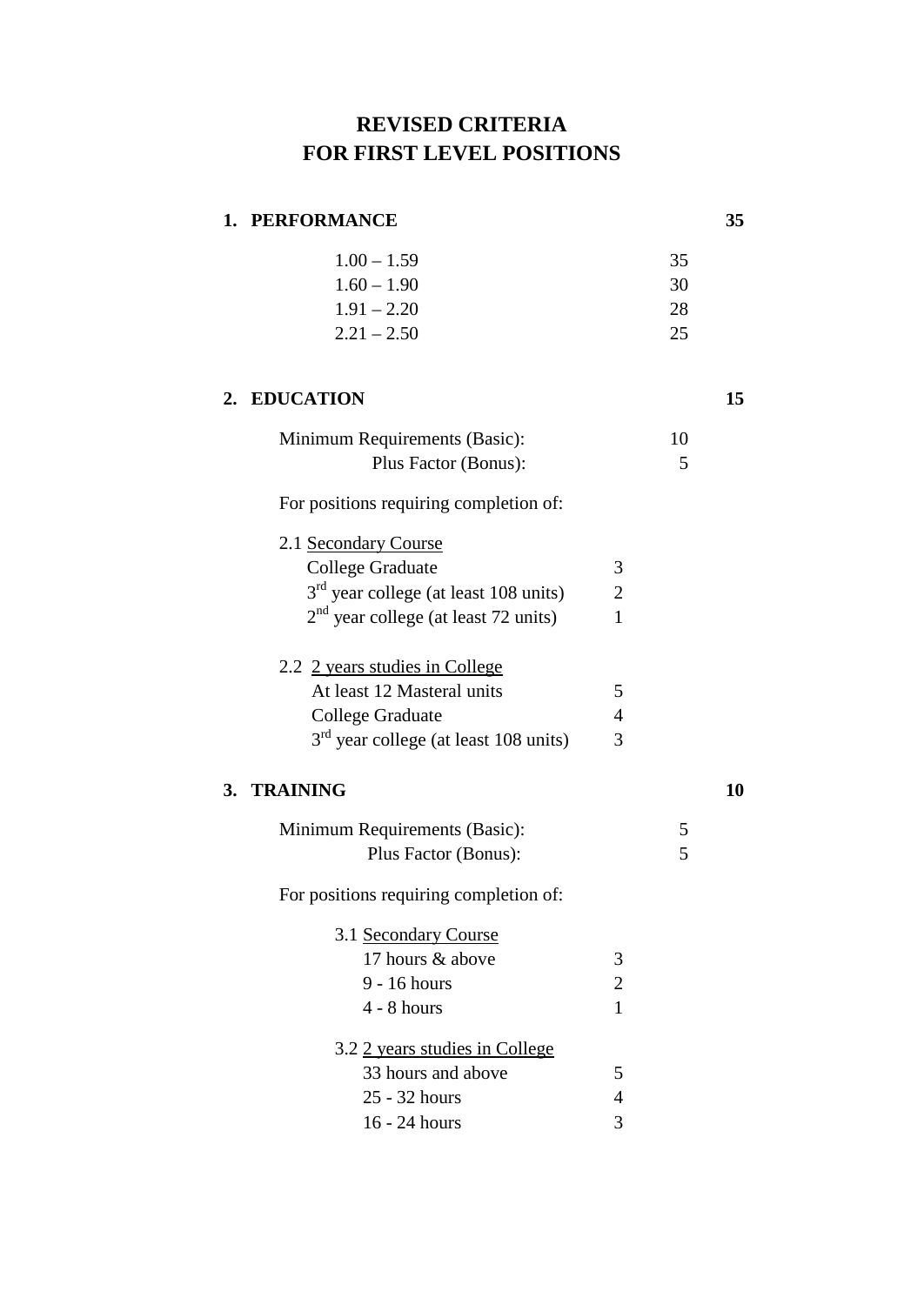### **4. EXPERIENCE 20**

| Minimum Requirements (Basic):<br>Plus Factor (Bonus): |   | 10<br>10 |
|-------------------------------------------------------|---|----------|
| No. of Years of Actual Experience                     | X | 1.00     |
| No. of Years Similar Experience                       | X | 0.75     |
| No. of Years of Related Experience                    | X | 0.50     |
| No. of Years of Other Experience                      | X | (125)    |

# *Definition:*

| <b>Actual Experience</b>  |                              | refers to the experience in doing tasks the same as the<br>position to be filled                                                                                                                              |
|---------------------------|------------------------------|---------------------------------------------------------------------------------------------------------------------------------------------------------------------------------------------------------------|
| <b>Similar Experience</b> | $\qquad \qquad \blacksquare$ | refers to the experience in doing tasks similar to the<br>position to be filled                                                                                                                               |
| <b>Related Experience</b> | $\overline{\phantom{a}}$     | refers to the experience in doing functionally /<br>occupationally related tasks as the position to be<br>filled                                                                                              |
| <b>Other Experience</b>   |                              | refers to the experience in doing tasks and functions<br>not necessarily functionally / occupationally related<br>to the position to be filled but requiring the same<br>degree of skills/knowledge/abilities |

#### **5. POTENTIAL 10**

| <b>Raw Score</b> | <b>Equivalent</b><br><b>Points</b> |
|------------------|------------------------------------|
| 40               | 10                                 |
| $38 - 39$        | 9                                  |
| $36 - 37$        | 8                                  |
| $34 - 35$        | 7                                  |
| $32 - 33$        | 6                                  |
| $28 - 31$        | 5                                  |
| $24 - 27$        | 4                                  |
| $20 - 23$        | 3                                  |
| $14 - 19$        | $\overline{2}$                     |
| $8 - 13$         | 1                                  |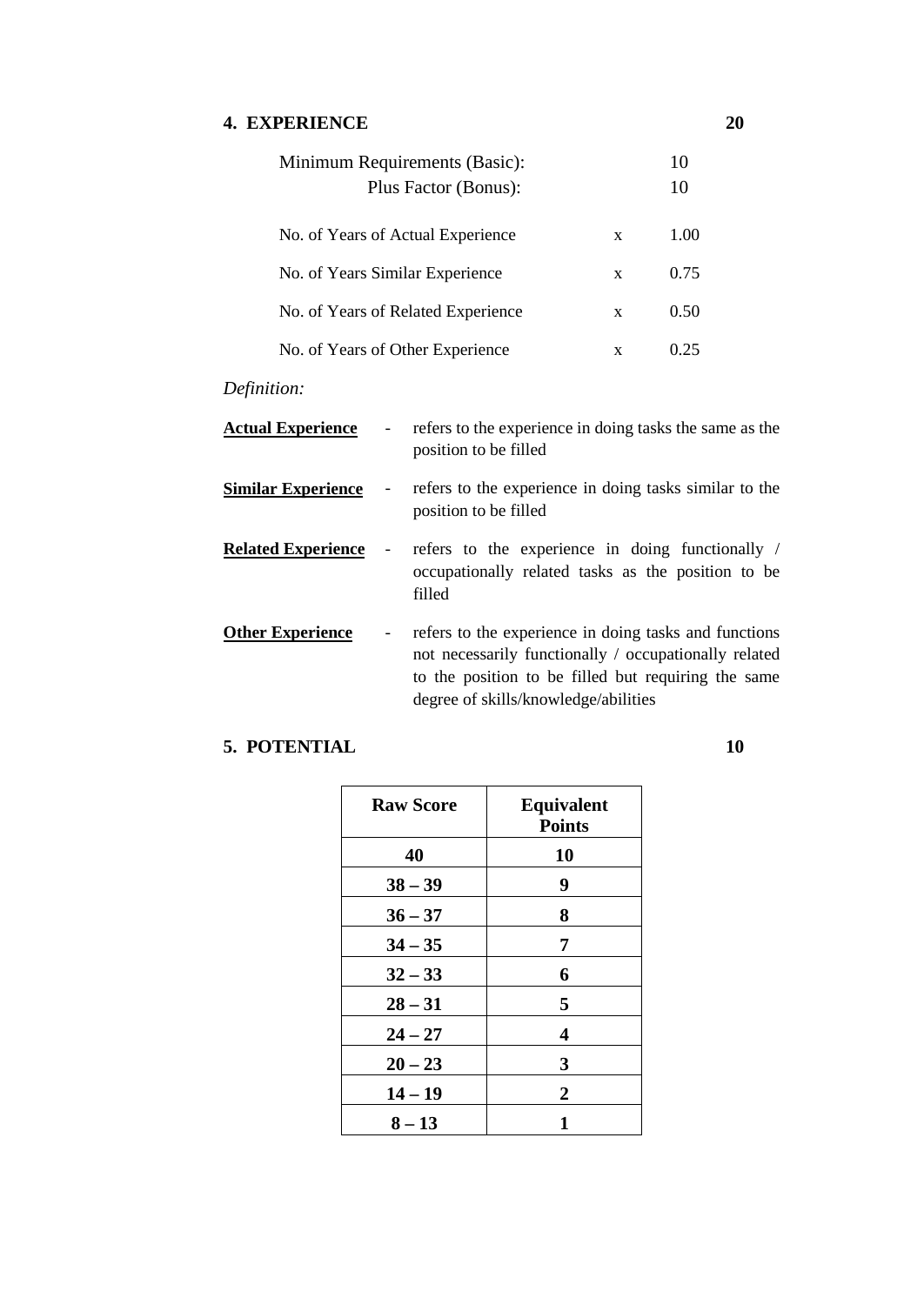# **REVISED CRITERIA FOR SECOND LEVEL POSITIONS**

#### **1. PERFORMANCE 35**

| $1.00 - 1.59$ | 35 |
|---------------|----|
| $1.60 - 1.90$ | 30 |
| $1.91 - 2.20$ | 28 |
| $2.21 - 2.50$ | 25 |

## **2. EDUCATION 15**

| Minimum Requirements (Basic): |  |
|-------------------------------|--|
| Plus Factor (Bonus):          |  |

For positions requiring:

### 2.1 **Bachelor's Degree**

| 2.1.1 Second college degree course      |                |
|-----------------------------------------|----------------|
| Graduate                                |                |
| $3rd$ yr college (at least 108 units) 2 |                |
| $2nd$ yr. college (at least 72 units)   | $\blacksquare$ |
|                                         |                |

| 2.1.2 Master's Degree |  |
|-----------------------|--|
| Graduate              |  |
| 25 units & above      |  |
| $18 - 24$ units       |  |

# 2.2 **Master's Degree**

|  | 2.2.1 Additional Master's Degree / LIB / PhD |  |
|--|----------------------------------------------|--|
|  | Graduate                                     |  |
|  | at least 24 units                            |  |

## **3. TRAINING 10**

| Minimum Requirements (Basic): |  |
|-------------------------------|--|
| Plus Factor (Bonus):          |  |